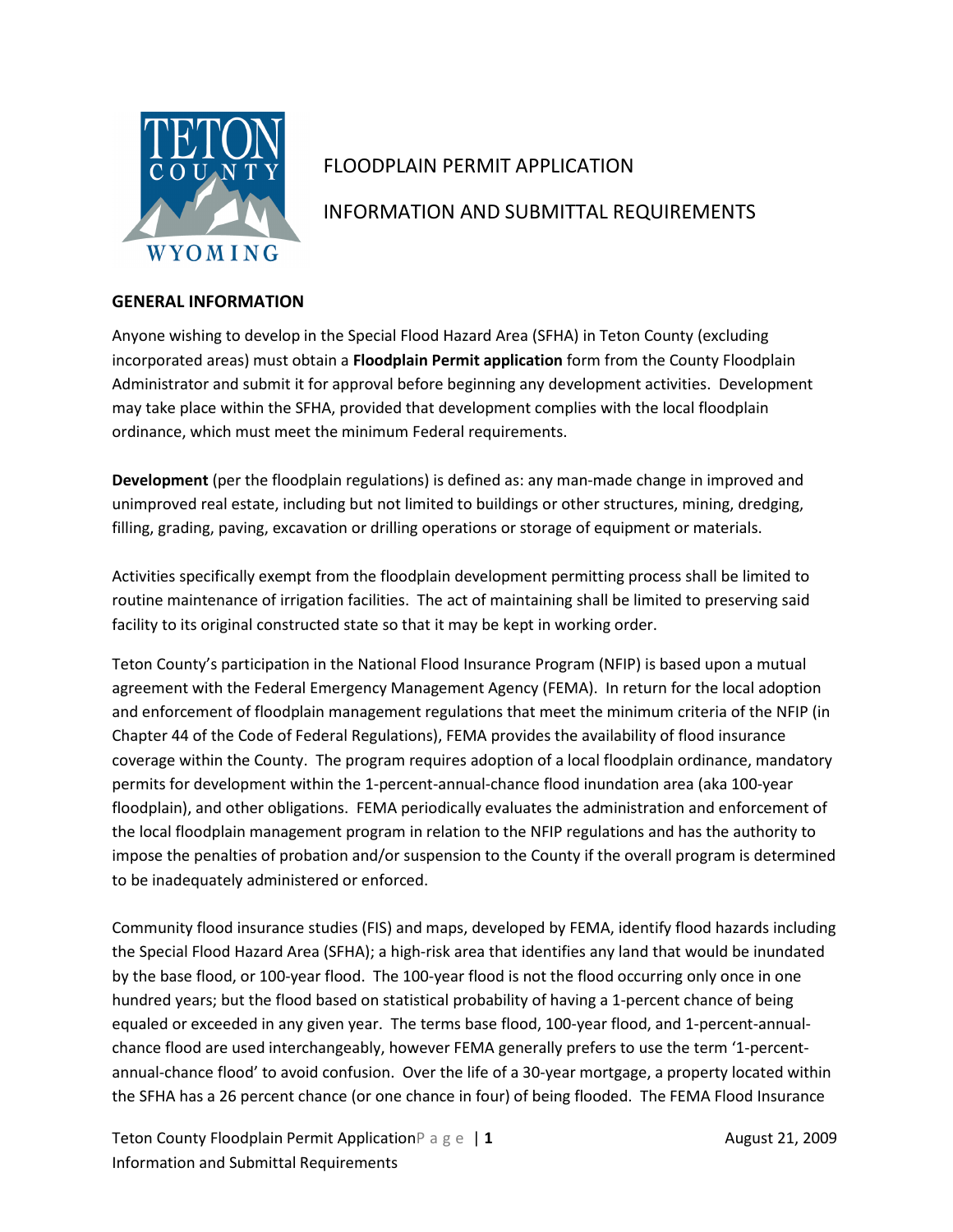Rate Maps (FIRMs) show the SFHA (100-year floodplain) boundaries and flood zones. Zones within the SFHA (where mandatory flood insurance requirements apply) for our region include: Zone A, AE, AH, and AO. The Base Flood Elevation (BFE) is the water surface elevation of the 1-percent-annual-chance flood.

The County Engineer serves as the Local Floodplain Administrator for Teton County. Regulations for the program have been established within the County's Floodplain Management Resolution. This Resolution applies to all areas of special flood hazard within the jurisdiction of Teton County, Wyoming (excluding incorporated areas). A floodplain development permit is required for any man-made change to improved or unimproved real estate located within special flood hazard areas except for routine maintenance of irrigation facilities as specified on page 1 of this document. Note that the Town of Jackson administers development activities within the town boundaries, and the Town Engineer serves as Jackson's Floodplain Administrator.

## SUBMITTAL REQUIREMENTS

To initiate the floodplain permit process, the applicant must submit a completed permit form with the appropriate fee and supplemental information to:

 Teton County Planning and Development Department 200 S. Willow Street, Administration Building Top Floor Jackson, Wyoming 83001 (307)733-3959 Business Hours: 8AM – 5PM, Mon - Fri

Permit Fees are listed in the Floodplain Development Fee Schedule. Questions regarding the floodplain program, permit requirements, or fees, should be directed to the Floodplain Administrator or Teton County Engineer, (307) 733-3317.

Applications shall be reviewed for sufficiency within 14 days, and permit action completed within 60 days of meeting sufficiency. Additional fees may be assessed for insufficient or revised applications. Approved permits are valid for one year from the date of issuance. Upon request, the Floodplain Administrator may extend the duration an additional 6 months, for good cause shown (additional fee applies). No work may commence until a permit has been issued.

## Emergency Waiver

Emergency repair and replacement of severely damaged public transportation facilities, public water and sewer facilities, flood control works, and other special circumstances may be authorized by the Floodplain Administrator if:

- Upon notification and prior to the emergency repair/replacement, the Floodplain Administrator determines that an emergency condition exists warranting immediate action; and
- The Floodplain Administrator agrees upon the nature and type of proposed emergency repair/replacement.

Teton County Floodplain Permit ApplicationP a g e | 2 August 21, 2009 Information and Submittal Requirements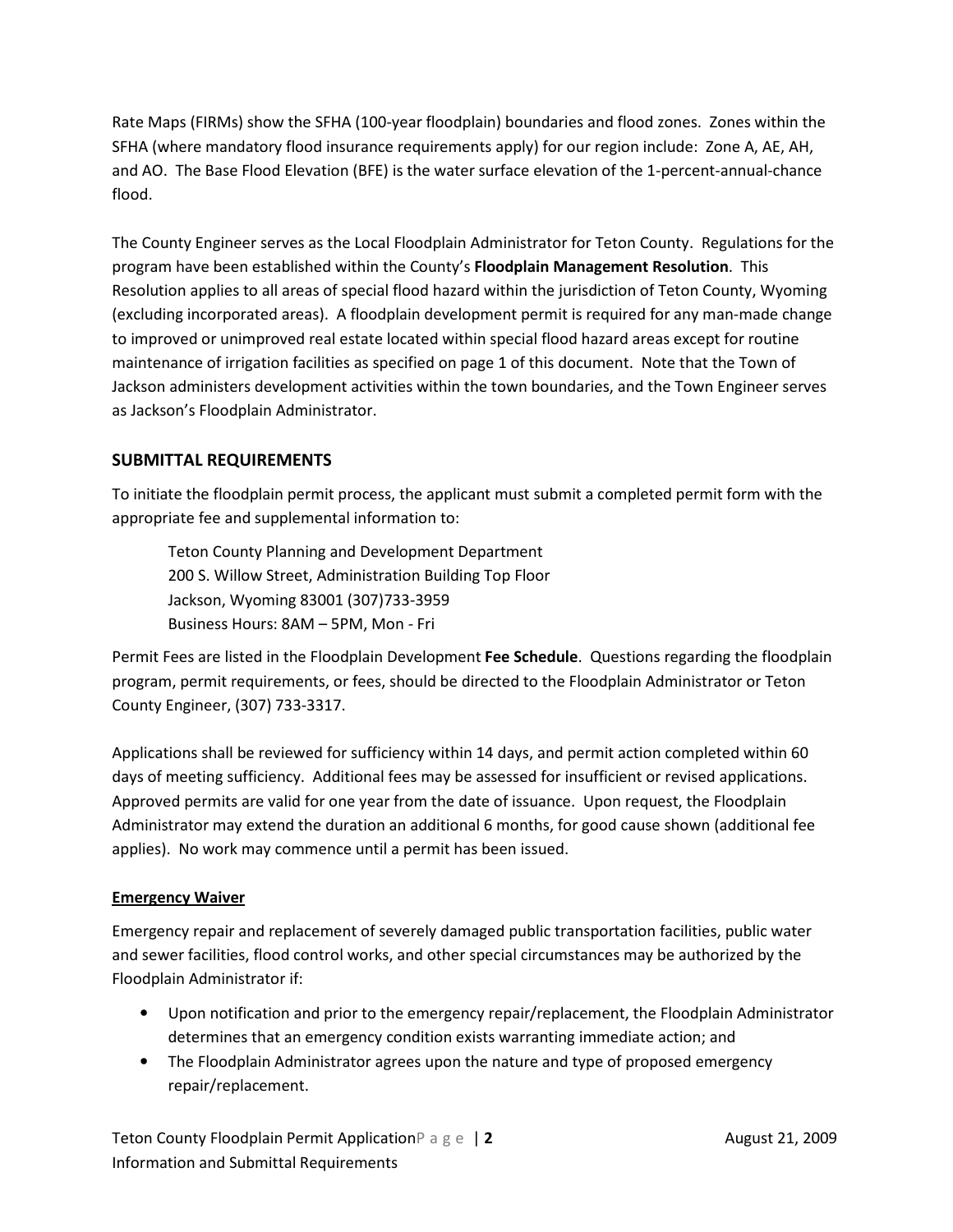Authorization to undertake emergency repair and replacement work may be given verbally if the Floodplain Administrator feels that such a written authorization would unduly delay the emergency work. Such verbal authorization must be followed by preparation and submittal of a Floodplain Permit Application (and fee) describing the emergency condition, the type of work agreed upon, and stating that a verbal authorization had been previously given.

## After the Fact Permit

Failure to obtain a permit prior to commencing development, i.e., work currently in progress or after completion - which were not properly permitted. Violation and investigation fees may be assessed. The Floodplain Administrator should be notified immediately, followed by preparation and submittal of a Floodplain Development Permit Application (increased fees apply).

# SUPPLEMENTAL DATA REQUIREMENTS

In addition to the completed Floodplain Permit Application and Fee, additional information is required to accompany the submittal based on the nature of the proposed development activities. All projects shall include a detailed Site Plan, drawn to scale, including the items listed below. Two (2) sets of drawings, preferably 11"x17" (and electronic files submitted on CD,DVD, or via email to the Floodplain Administrator), separate from the drawings submitted with the Building or Grading & Erosion Control Permit Applications, shall accompany the floodplain permit submittal package. An Environmental Assessment and additional permits may be required for the project. Site Plans should include:

- Property boundary lines of the subject property and those in the immediate vicinity of the project.
- Approximate location of all floodplain boundaries (including 100-year, and Floodway) in the vicinity of the project as depicted on the FEMA Flood Insurance Rate Maps (FIRM). Also show FIRM flood zones, FIRM river station at project site, BFEs and FIRM cross-sections, along with the setback boundaries required for all existing waterbodies and wetlands as required by the Teton County Land Development Regulations (Section 3220).
- The 10-year floodplain boundary. Since this boundary is not shown on the FIRM maps, the applicant is responsible to delineate the boundary utilizing the Flood Insurance Study (FIS) water surface profiles (which includes a 10-year water surface profile) or hydraulic model files.
- Location of existing improvements in the project vicinity, such as driveways, roads, culverts, bridges, buildings, wells, septic systems, utilities, and other improvements.
- Location of all existing physical features in the project vicinity, such as ponds, swales, rivers/streams, irrigation ditches, wetlands, etc.
- Location and dimensions of all proposed improvements, including driveways, roads, culverts, bridges, ponds, buildings, wells, and other features. Indicate lowest floor elevations for all proposed structures.
- Location and quantity of fill that will be placed within the floodplain (along with calculations). Specifications for the fill material (type, size, etc.) and placement (lift thickness, % compaction, etc).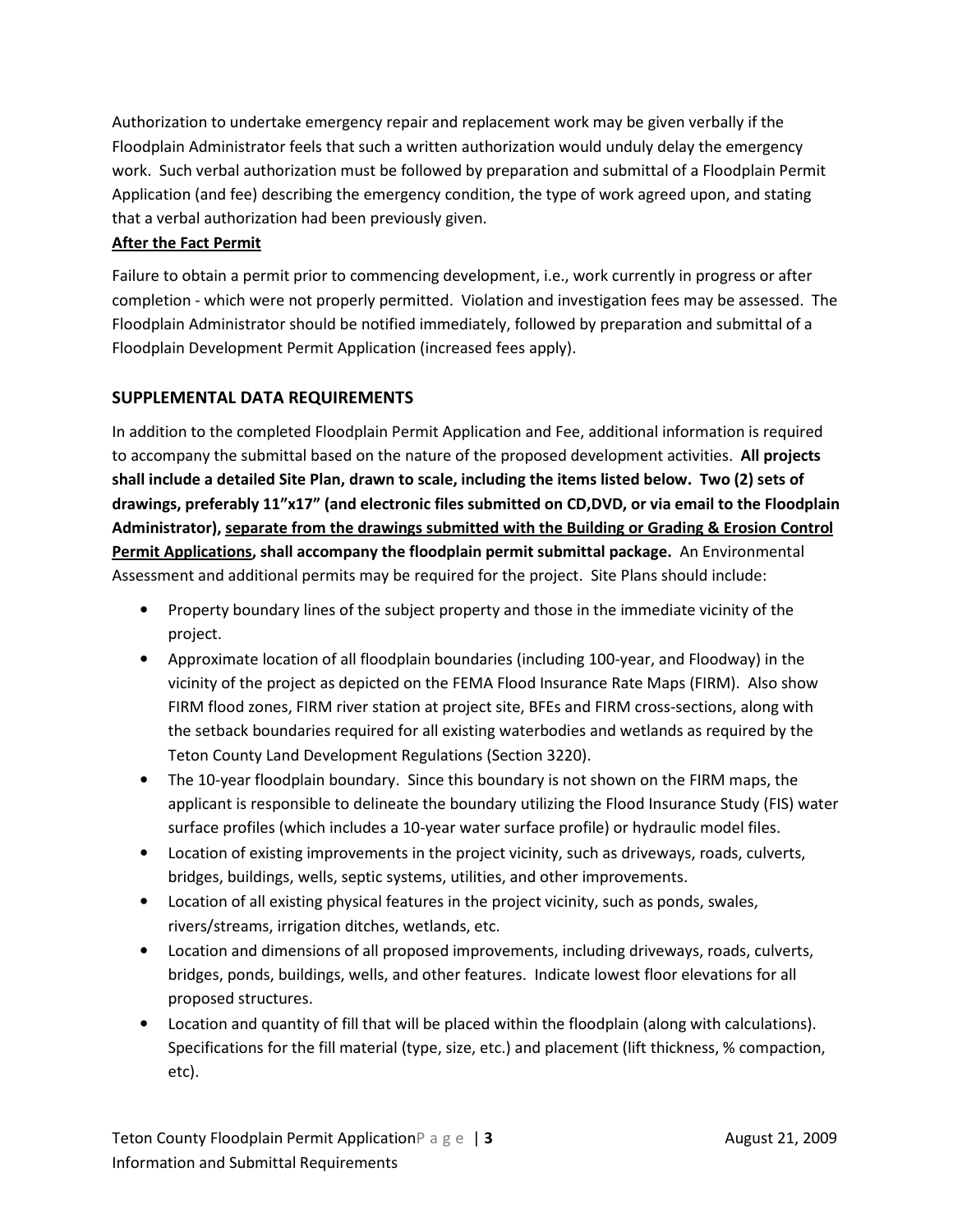• Existing and proposed site topography & grading (1-foot contour intervals preferred). All elevations shall be surveyed by a registered Professional Land Surveyor or Professional Engineer, tied to mean sea level datum and the benchmark used shall be identified. Elevations shall be based on the most recent recognized datum consistent with the respective FIRM(s) in the project vicinity (generally the National Geodetic Vertical Datum of 1929 (NGVD 29)).

The following are guidelines relating to specific types of development activities and associated information which should accompany the Floodplain Development Permit Application package. The Floodplain Administrator may waive or modify some of these guidelines as applicable to certain projects. Refer to the Floodplain Management Resolution and the NFIP regulations for additional guidance and information.

#### RESIDENTIAL STRUCTURE

- Demonstrate the lack of alternative locations not subject to flooding for the proposed use and discuss the safety of access to the property in times of flood for ordinary and emergency vehicles.
- Plan and details showing the existing ground elevations, and the estimated Base Flood Elevation (BFE) at the structure, and the FIRM river station at the site with supporting documentation.
- On-site waste/septic disposal systems shall be located to avoid impairment to them or contamination from them during flooding. New and replacement water and sanitary sewage systems shall be designed to minimize or eliminate infiltration of floodwaters into the system and discharge from the systems into floodwaters. Provide acknowledgement of these requirements, written certification of compliance by a Professional Engineer, and design documentation.
- For Residential structures constructed on suitable fill with a permanent foundation such that the lowest floor (including basement) level is ONE or more feet above the BFE - the fill should be adequately designed, installed in lifts and compacted. The fill should also be properly sloped and protected from erosion and scour during flooding. It is recommended that the fill extend 10-15 feet beyond the structure foundation (in all directions) before dropping below the BFE.
- Obtaining the surveyed elevation of the lowest floor is required upon completing construction and must be submitted to the Floodplain Administrator before a Certificate of Occupancy can be issued. The **Elevation Certificate** must be completed by a licensed surveyor or engineer. Intermediate inspections may be required during construction as deemed necessary by the Floodplain Administrator.
- New construction and substantial improvement of any residential structure shall have the lowest floor (including basement), elevated ONE foot above the BFE. If the proposed structure has a crawlspace or basement, refer to the Floodplain Management Resolution requirements.

#### NON-RESIDENTIAL STRUCTURE

Non-residential buildings including commercial, industrial, or other structure (i.e. walled or roofed building, including a gas or liquid storage tank, or a manufactured home) must be elevated or floodproofed.

Teton County Floodplain Permit Application P a g e | 4 August 21, 2009 Information and Submittal Requirements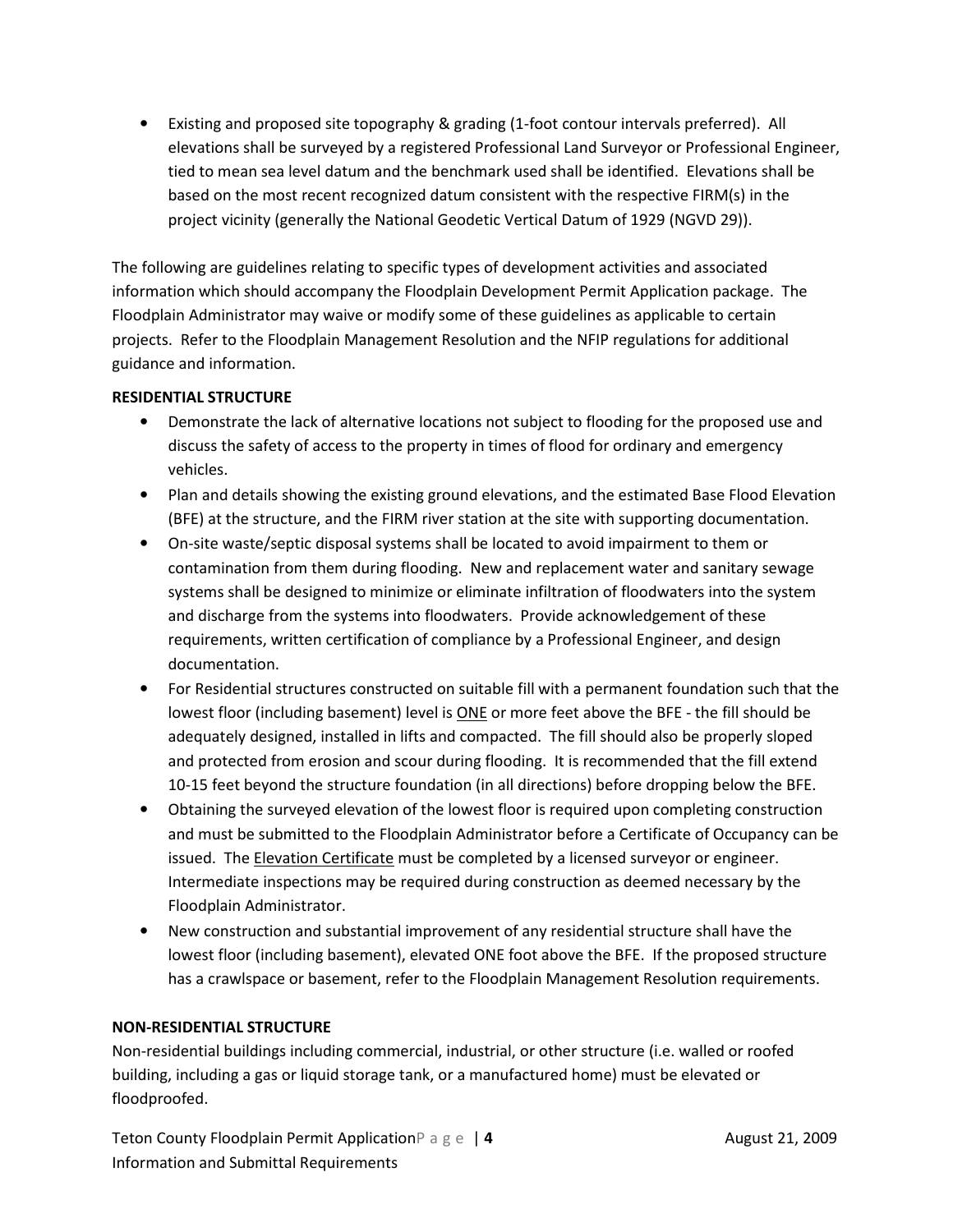• Demonstrate the lack of alternative locations not subject to flooding for the proposed use and discuss the safety of access to the property in times of flood for ordinary and emergency vehicles.

Provide statement indicating which of the two development conditions apply:

- The lowest floor (including basement) has been elevated ONE foot above the BFE, or:
- The structure has been designed such that the portion below the BFE plus ONE foot is watertight/floodproof. The walls are substantially impermeable to the passage of water and contain structural components capable of resisting hydrostatic and hydrodynamic loads and effects of buoyancy. A Floodproofing Certificate is to be completed by a registered professional engineer or architect documenting the design, and submitted with the permit application.

BANK STABILIZATION/RESTORATION OR CHANNEL MODIFICATION (including but not limited to barbs/vanes, weirs, check dams, riprap, gabions, retaining walls, boat ramps, as well as soft & hard bioengineering methods such as fabric-wrapped banks, wattles/fascines, root wads, etc.)

- Description of existing conditions, the problem, the scope and objectives of the project. Include historical overview of river movement trends, if any.
- Discussion of design alternatives considered, and explanation of why they were rejected.
- An evaluation of the possible or predicted channel stability, velocities, and shear stresses during flood events, including the possibility of channel avulsion and/or thalweg migration that could affect the flooding dynamics in the project area. Provide certification and explanation of how the project will not adversely affect surrounding land owners upstream, downstream, across stream or adjacent to the proposed project site. The project shall be designed to withstand the 100-year flood.
- Typical cross-sections (based on survey data) extending bank to bank and encompassing the entire 100-year floodplain, which shows the existing condition and proposed treatment, the BFE, and the bank full elevation. Applicable boundaries such as the Floodway should also be shown.
- Longitudinal profile of the river surface and bed in the project area.
- Specifications for the treatment materials proposed (type, size, quantities, etc.).
- For Approximate A Zones and river sections without delineated floodways: calculations demonstrating that the cumulative effect of the proposed project activities will not increase the BFE by more than ONE foot.
- For a Watercourse Alteration, such as a realignment or diversion: provide assurance and certification from a qualified engineer or professional with floodplain experience that the floodcarrying capacity will be maintained. Submittal of a Conditional Letter of Map Revision (CLOMR) to FEMA may be required.
- Description of the project implementation (project schedule, phases, sediment control, staging, reclamation, etc.)
- Submit design calculations and any hydrologic or hydraulic model analysis files utilized.

STREAM CROSSINGS (including bridges, culverts, utilities/conduits, and fords)

Teton County Floodplain Permit ApplicationP a g e | 5 August 21, 2009 Information and Submittal Requirements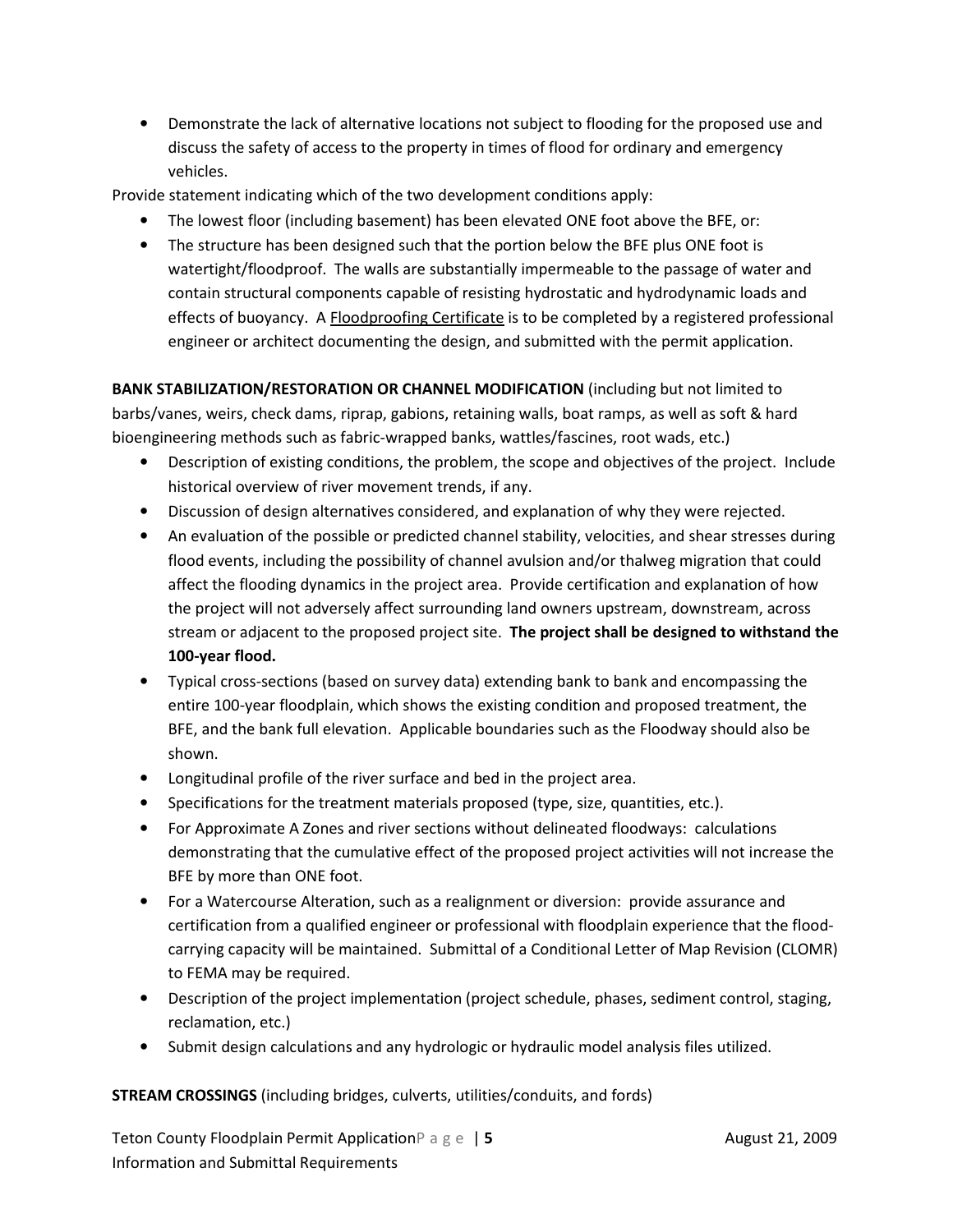- Discussion of how the crossing has been designed to offer minimal obstructions to flood flows.
- Channel stability and geometry, along with flood velocities and shear stresses must be evaluated for all stream crossings. Specifically, the design must take into account vertical (degrading or aggrading) and lateral (bank erosion and migration) instability. Provide certification and explanation of how the project will not adversely affect surrounding land owners upstream, downstream, across stream or adjacent to the proposed project site. The project shall be designed to withstand the 100-year flood.
- Provide discussion of the site's propensity to experience debris and ice jams during flooding.
- Typical cross-sections (based on survey data) extending bank to bank and encompassing the entire 100-year floodplain, which shows the existing condition and proposed structure, channel and thalweg, the BFE, and the bank full elevation. Applicable boundaries such as the floodway, floodplain, and setbacks should also be shown.
- For a bridge, drawings should clearly identify the low chord and elevation, freeboard, details and dimensions of abutments, piers, approaches, etc. Provide scour evaluation of piers and abutments, including design discussion, calculations, and countermeasure details.
- Buried or suspended utilities. Utility transmission lines carrying toxic or flammable materials are buried to a minimum depth of the calculated maximum depth of scour for a flood of one hundred year frequency. The maximum depth of scour shall be determined from an acceptable hydraulic engineering method and subject to approval by the Floodplain Administrator. Suspended utility lines shall be designed such that the lowest point of the line is suspended at least six feet higher than the BFE.
- Most stream crossings will require some level of hydraulic analysis and may require a Letter of Map Revision (LOMR) or CLOMR (see additional information below) to be prepared and submitted to FEMA at the Applicant's expense. A Flood Study report shall be prepared and submitted with the Floodplain Permit application for any hydrologic or hydraulic analysis performed, accompanied by supporting calculations and electronic copies of the model files.
- Floodway Encroachments require a No-Rise analysis and certification by a registered Professional Engineer. A CLOMR and/or LOMR may also be required for the project.
- For Approximate A Zones and river sections without delineated floodways: calculations demonstrating that the cumulative effect of the proposed project activities will not increase the BFE by more than ONE foot.

## POND

- Description of existing conditions, the scope and objectives of the project.
- Design information, and calculations for the amount of material to be removed for the pond.
- Description of where the material will be placed.
- Demonstrate the lack of alternative locations not subject to flooding for the proposed use.

## ROAD

- Description of existing conditions, the scope and objectives of the project.
- Alignment plan and profile, cut and fill quantities.

Teton County Floodplain Permit Application  $P \circ g \circ \big| 6$  August 21, 2009 Information and Submittal Requirements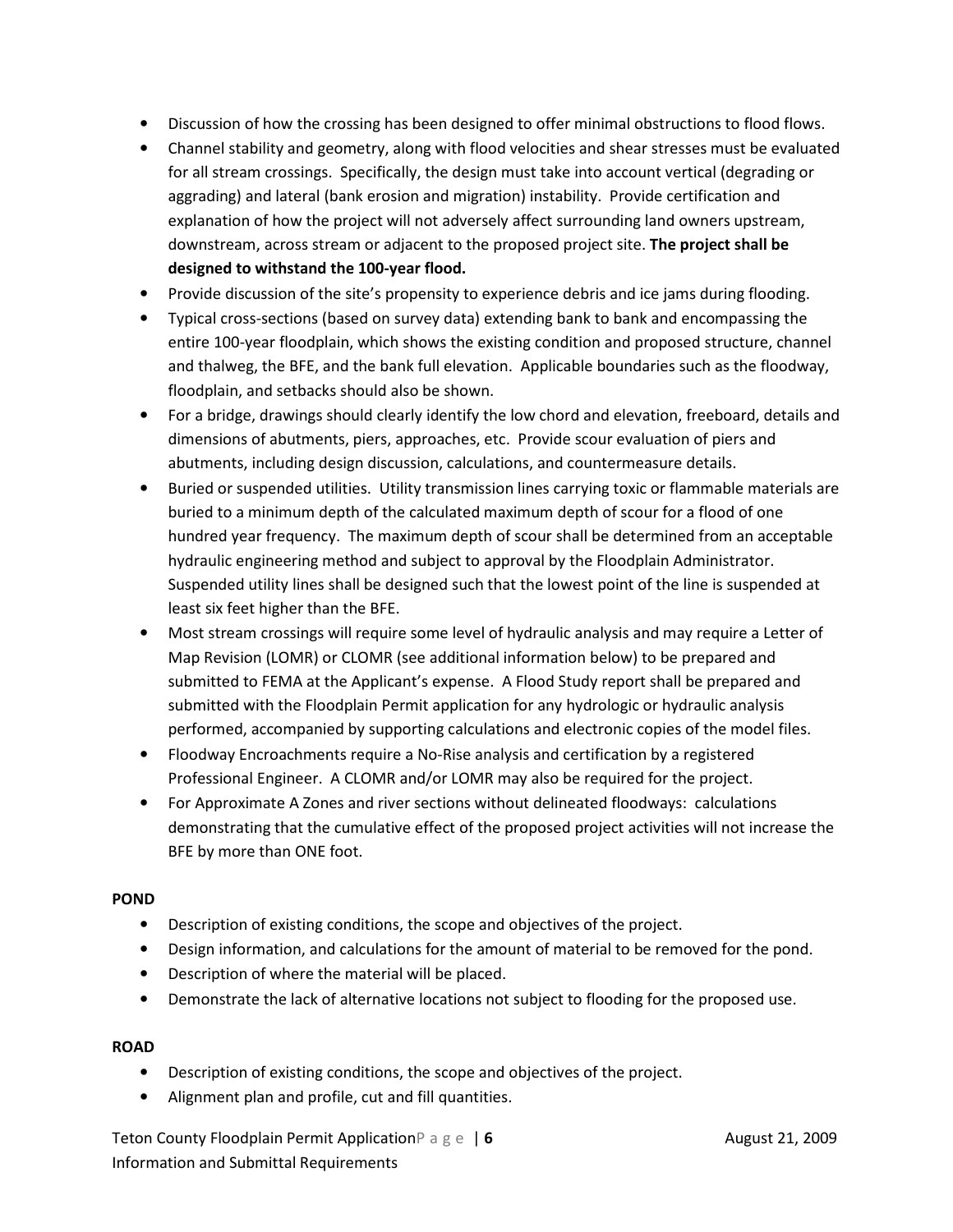• Demonstrate the lack of alternative locations not subject to flooding for the proposed use.

#### SUBDIVISION

NFIP regulations require developers to supply BFE data (if not otherwise provided) for their projects that exceed 50 lots or 5 acres, whichever is lesser. The intent of this requirement is to obtain BFE data that can be used by the County for determining elevation and floodproofing needs of new construction.

#### ADDITIONAL INFORMATION

#### INTERPRETATION OF FLOODPLAIN BOUNDARIES

The boundaries of the 100-year floodplain shall be determined by scaling distances on the Official Floodplain Maps and using the floodway data table contained in the flood insurance study report (FIS). The maps may be used as a guide for determining the 100-year floodplain boundary, but the exact location of the floodplain boundary shall be determined where the base flood elevation intersects the natural ground.

Where interpretation is needed as to the exact location of the boundaries of the areas of special flood hazards (for example, where there appears to be a conflict between a mapped boundary and actual field conditions) the Floodplain Administrator shall make the necessary interpretation. The Floodplain Administrator may request information from the developer to aid in the interpretation.

#### BASE FLOOD ELEVATIONS (BFE)

Flood profiles should be used with topographic surveys and the flood insurance maps showing surveyor cross-sections to most accurately determine the base flood elevation (BFE) for a particular location. Permit applicants proposing floodplain developments in areas without flood elevations available from the NFIP or other sources are required to calculate and submit flood elevation data if their proposed developments are greater than 50 lots or 5 acres in size.

#### FLOODWAY

Teton County is responsible for prohibiting encroachments including fill, new construction, and substantial improvements within the floodway. For development to be permitted within the floodway it must be demonstrated through hydrologic and hydraulic analyses that the proposed encroachment will not increase flood levels within the community. Known as the No-Rise requirement, it means Zero increase is allowed. The alternative is for the applicant to obtain a CLOMR and floodway revision through FEMA.

Floodway data tables should be used with the flood insurance maps showing surveyors' cross-sections and field measurements to most accurately identify the floodway location. Use of the floodplain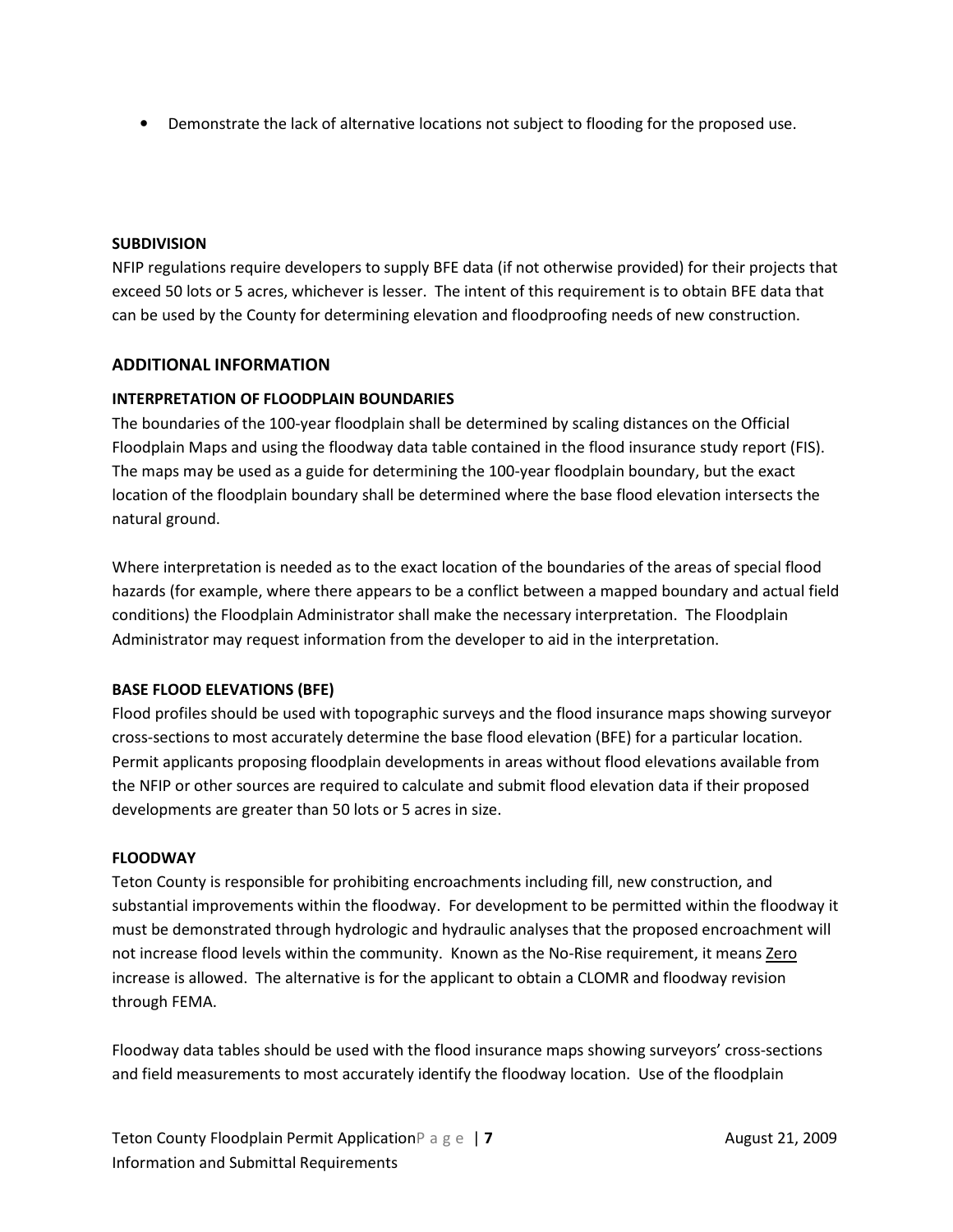hydraulic models used to develop the FIRMs is also encouraged. Model file data may be obtained directly through FEMA.

# FEMA LETTER OF MAP CHANGES (LOMC)

## LETTER OF MAP AMENDMENT (LOMA)

A LOMA is an official revision by letter to an effective NFIP map. A LOMA results from an administrative procedure that involves the review of scientific or technical data submitted by the owner or lessee of property who believes the property has incorrectly been included in a designated SFHA. A LOMA amends the currently effective FEMA map and establishes that a specific property is not located in an SFHA.

The LOMA process is outlined in Part 70 of the NFIP regulations. To qualify for a LOMA, the lowest ground touching the structure (defined as the Lowest Adjacent Grade (LAG)) must be at an elevation equal to or higher than the BFE. LOMA submittal data requirements include:

- Completed FEMA MT-1 Form 1 (or MT-EZ Form)
- Copy of NFIP Map indicating the subject property location
- Copy of recorded Deed or Plan map
- Copy of certified site survey showing property and structure location
- Completed FEMA MT-1 Form 2 (Elevation Form) or a completed Elevation Certificate
- Metes & bounds description and map, if request if for portion of property
- If in unnumbered Zone A Area: BFE and supporting data

## LETTER OF MAP REVISION BASED ON FILL (LOMR-F)

A LOMR-F is an official revision by letter to an effective NFIP map. A LOMR-F states FEMA's determination concerning whether a structure or parcel has been elevated on fill above the BFE and is, therefore, excluded from the SFHA.

The LOMR-F process is outlined in Part 65 of the NFIP regulations. To qualify for a LOMR-F, both the LAG and the Lowest Floor of the structure must be at an elevation equal to or higher than the BFE, and Teton County must approve the design and construction of the fill. In addition to the LOMA data requirements (listed above), the applicant will also need:

- Completed MT-1 Form 4 (Community Acknowledgement Form)
- In certain instances, additional data that is not referenced within the MT-1 or MT-EZ package may be required.
- Fee for Single Lot/Structure: \$425

## LETTER OF MAP REVISION (LOMR)

An official revision to the currently effective FEMA maps used to indicate changes in BFEs, floodplains, and floodways. A LOMR is utilized for revisions relating to new or more detailed analyses (such as updated hydrology or topographic data), physical changes (such as bridges/culverts, channelization, and flood control structures), natural changes (such as channel migration or erosion), and corrections to map

Teton County Floodplain Permit Application  $P \circ g \circ \cdot \cdot \cdot$  August 21, 2009 Information and Submittal Requirements